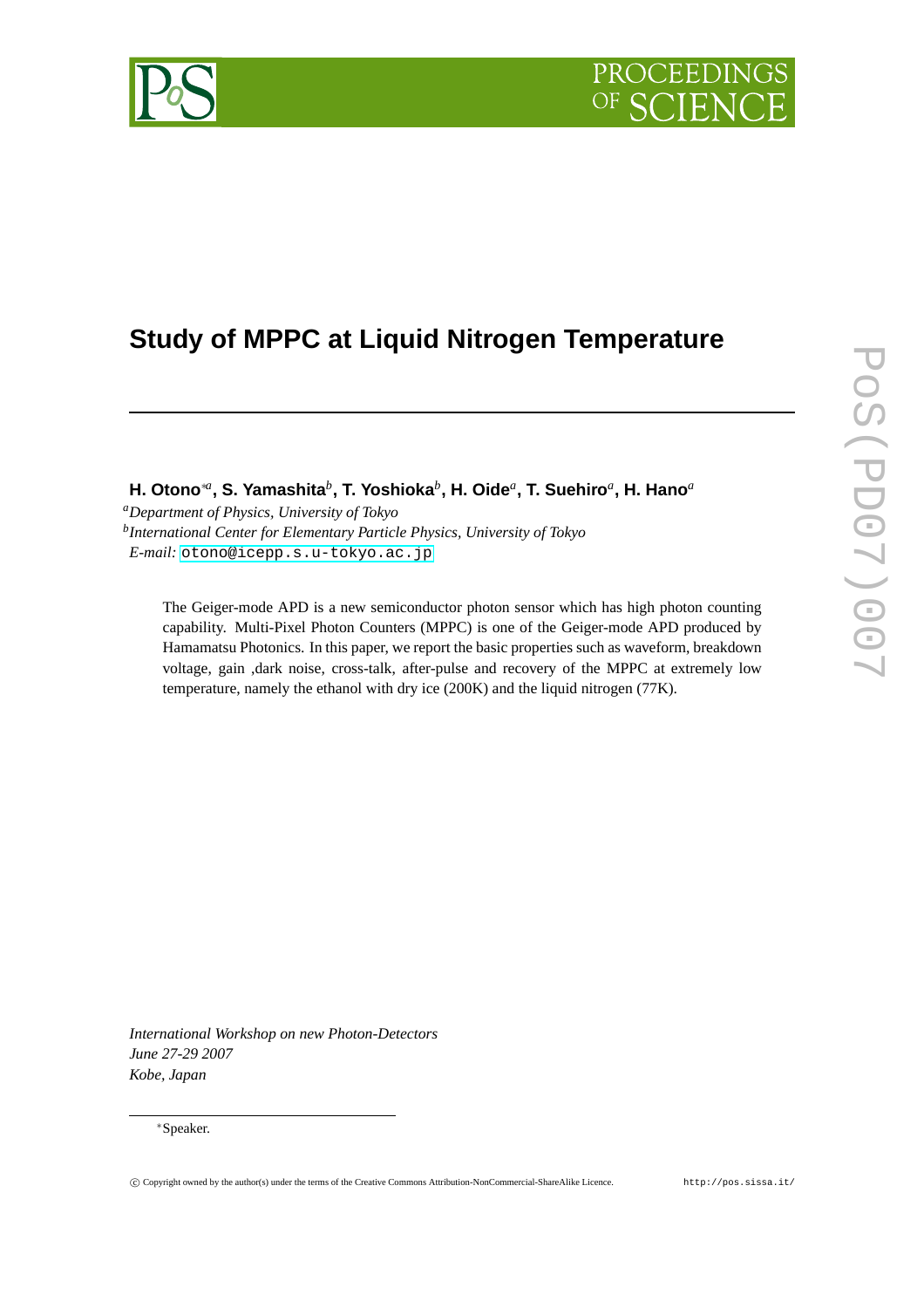## **1. Introduction**

The Geiger-mode APD is a new type of photon counting device which consists of multiple APD (avalanche photo-diode) pixels operated in Geiger mode. It has many advantages compared to the PMT (insensitive to the magnetic field, low bias voltage, etc.), therefore it could be a successor of the PMT in the high energy experiment or the medical field in near future. The development started some 10 years ago in Russia [\[1\]](#page-5-0), and the production has begun in many places in the world. The device studied in this paper is the Multi-Pixel Photon Counter (MPPC) produced by Hama-matsu Photonics (HPK) which is a type of Geiger-mode APD [\[2\]](#page-5-0). The MPPC has 1 mm  $\times$  1 mm photosensitive surface and it consists of 1600 pixels. In the following sections, we evaluate the basic properties of 1600 pixel MPPC at 300K (room temperature), 200K (ethanol with crashed dry ice) and 77K (liquid nitrogen temperature). We directly cooled the MPPC in dewar, and the cooled components are MPPC itself and the low-pass filter which is located at upstream of the MPPC. A picture of the MPPC and the setup for the measurement at low temperature are shown in Figure 1. First of all, we will show the waveforms at each temperature. We will discuss the value of the quenching resistance and the p-n junction capacitance. Second, we will refer to the temperature dependence of the breakdown voltage. Then, we will see how the rates of dark noise and cross-talk depend on the temperature. Finally, we will discuss on the after-pulse and recovery processes at low temperature.



Figure 1: A schematic view of the setup for measurement at low temperature. The MPPC and the lowpass filter which is located at upstream of the MPPC are directly cooled by liquid refrigerant in the dewar. Closeup picture of the 1600 pixel MPPC is also shown in the figure.

## **2. Waveform and RC time constant**

Figure [2](#page-2-0) shows the waveforms observed by an oscilloscope at each temperature. We observed two components (fast and slow component) at 200K and 77K, while we see clearly only one component at 300K. From the waveforms, decay constant of the slow component has been evaluated to be 5 nsec, 10 nsec and 40 nsec for 300 K, 200 K and 77 K, respectively. The slow component is considered to be related to the  $R_{quenching}C_{pixel}$  time constant, where  $R_{quenching}$  is the quenching resistance which is equipped pixel by pixel and *Cpixel* is the p-n junction capacitance. In order to measure the *Rquenching*, we applied forward voltage to the MPPC and measured the current value. Figure [3](#page-2-0) shows the measured I-V curve. The slope of the curve corresponds to the quenching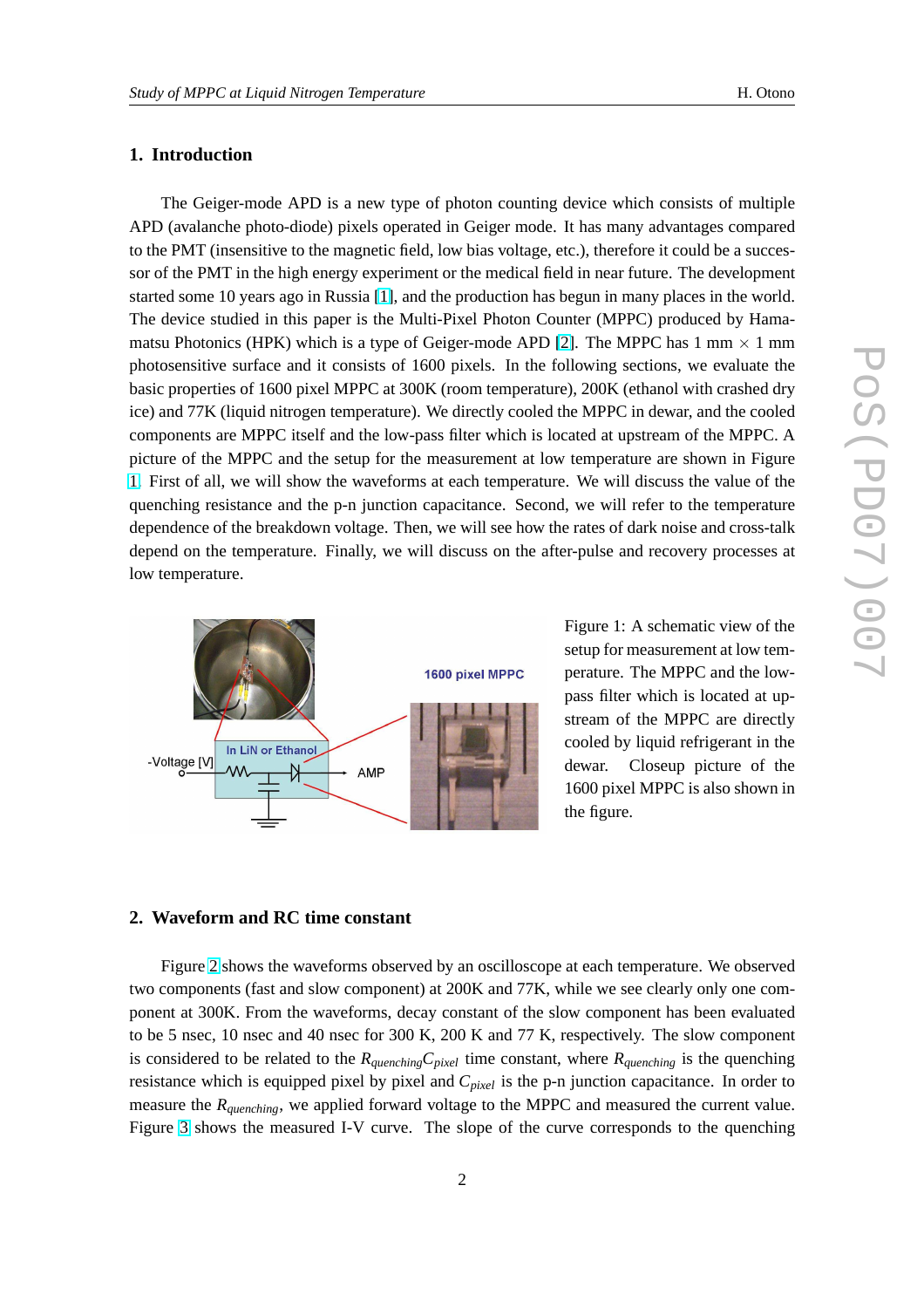<span id="page-2-0"></span>

Figure 2: Waveforms observed at 300K (left), 200K (middle) and 77K (right). The waveforms at 200K and 77K seem to have two components.

resistance value when the current is sufficiently high. We use the following formula for the *Cpixel*:

$$
Gain = \frac{C_{pixel}}{e} (V_{bias} - V_{breakdown})
$$
\n(2.1)

where *e* is elementary charge, *Vbias* is bias voltage or reverse voltage and *Vbreakdown* is breakdown voltage. As one can see from the formula, the pixel capacitance *Cpixel* is proportional to the slope of the gain curve. Figure 4 shows the measured gain curve. The breakdown voltage *Vbreakdown* also can be obtained from this figure. This is referred in the next section. We obtained the *Rquenching* and *Cpixel* values from the Figure 3 and 4, respectively. These values are summarized in Table [1](#page-3-0) together with the *RquenchingCpixel* time constant value at each temperature. By comparing with the decay constant obtained by the Figure 2, the variation of the slow component can be explained by such effect. On the other hand, the fast component cannot be explained by the *RquenchingCpixel* time constant and the origin is not understood yet.





ward voltage for each temperature.

Figure 3: Current value as a function of the for- Figure 4: Gain value as a function of the bias voltage for each temperature.

#### **3. Breakdown Voltage**

The Geiger-mode avalanche multiplication can be occurred above the breakdown voltage. At low temperature, the mobility of the carrier is higher than that of room temperature (10<sup>3</sup> *cm*2/*V* ·*sec* at 300 K and  $10^4$ *cm*<sup>2</sup>/*V* · *sec* at 77 K [\[4\]](#page-5-0)). Thus, as the temperature is getting lower, the breakdown voltage would be also getting lower. As already mentioned in the previous section, the breakdown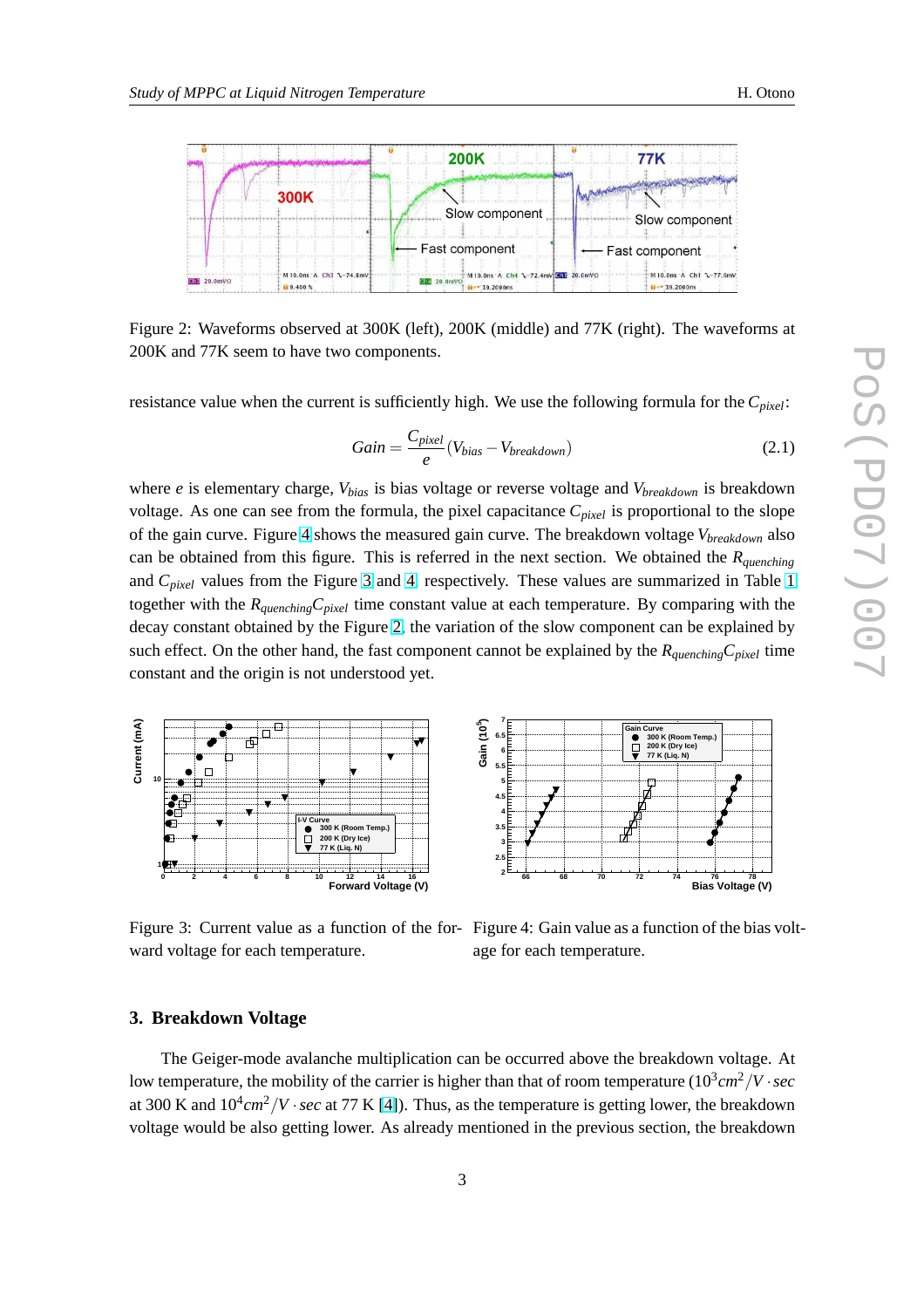<span id="page-3-0"></span>

|            |      |      | Temperature (K) $R_{quenching}$ (M $\Omega$ ) $C_{pixel}$ (fF) $R_{quenching}C_{pixel}$ (nsec) |
|------------|------|------|------------------------------------------------------------------------------------------------|
| 300        | 0.21 | 22.1 | 4.6                                                                                            |
| <b>200</b> | 0.40 | 22.0 | 8.8                                                                                            |
| 77         | 1.68 | 21.3 | 35.8                                                                                           |

Table 1: Measured *Rquenching* and *Cpixel* values at each temperature.

voltage can be obtained from eqn. 2.1 or from the Figure [4](#page-2-0) as the intersection of the gain curve with horizontal axis. Figure 5 shows the breakdown voltage at each temperature. The temperature dependence of the breakdown voltage around room temperature has been already measured to be 50 mV/K [\[2\]](#page-5-0). This value is consistent with our measured value of 47 mV/K.



Figure 5: The breakdown voltage at each temperature. Slope of the fitted line is 47 mV/K. This value is consistent with the already measured value (50 mV/K) around room temperature.

#### **4. Dark noise and Cross-talk**

The origin of the dark noise is thermal excited carrier or tunneling effect [\[1\]](#page-5-0). Typical value of the dark noise rate is about 500 MHz/*mm*<sup>2</sup> at room temperature. The probability of thermal excitation (*P*<sub>thermal</sub>) depends on the temperature and can be expressed as  $P_{thermal}(T) \propto T^{\frac{3}{2}} \times exp(-\frac{Eg}{2k_B})$  $\frac{Eg}{2k_BT}$ ), where  $Eg$  is band-gap energy and  $k_B$  is the Boltzmann constant. On the other hand, the probability of the tunneling effect doesn't depend on temperature, and it increases with the over-voltage (*Vbias* −*Vbreakdown*) [\[1,](#page-5-0) [3\]](#page-5-0). Figure [6](#page-4-0) shows the temperature dependence of the dark noise rate. Since the measured rate at low temperature is higher than expected by thermal excitation, the tunneling effect would dominate at low temperature.

Next topic is the cross-talk. Light emission from hot carriers in silicon devices has been observed since 1950s [\[5\]](#page-5-0). The photon with energy higher than 1.14 eV is emitted per  $2.9 \times 10^5$ carriers [\[6\]](#page-5-0). When these photons travel to a neighboring pixel, they can trigger the next avalanche at the pixel. This phenomena is called "cross-talk". Figure [7](#page-4-0) shows the probability that the normal pulse generates the cross-talk as a function of the over-voltage for each temperature. According to [\[6\]](#page-5-0), the intensity and the shape of energy spectrum of the emitted photon are independent on the temperature. On the other hand, the band-gap energy is increased from 1.115 eV at 300 K to 1.165 eV at 0 K. As a result, the cross-talk probability is expected to be slightly reduced at low temperature due to the variation of the band-gap energy.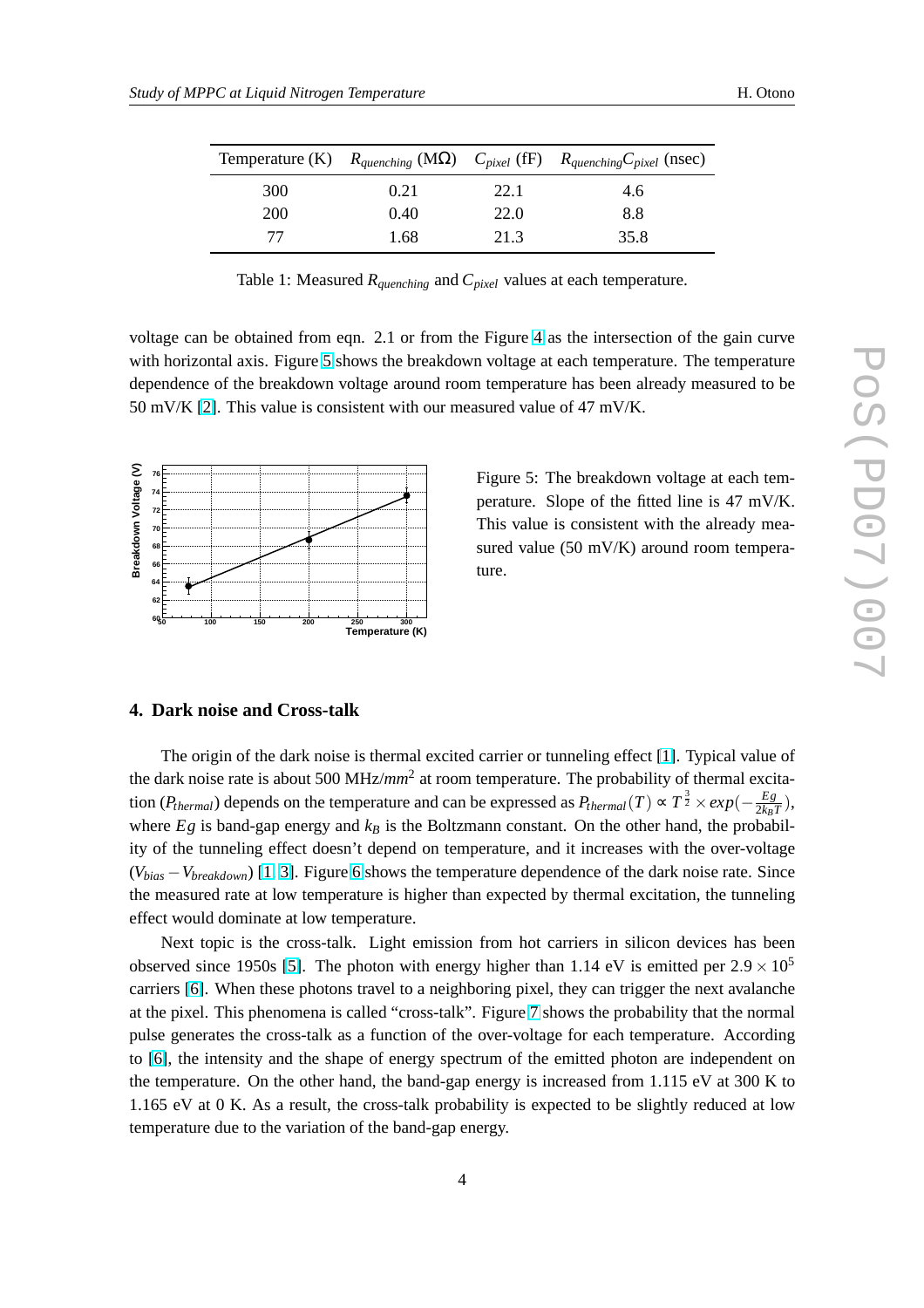<span id="page-4-0"></span>

Figure 6: The dark noise consists of the thermal Figure 7: Probability that the normal pulse gennoise and the tunneling effect. The dark noise at erates the cross-talk as a function of the over-300 K and 77 K is considered to be dominated by voltage. The probability is slightly reduced at low the thermal noise and the tunneling, respectively. temperature.



tween an arbitrary pulse and the next pulse.



**130** Constant (ns) **Time Constant (ns) 120**  $\vec{v}$ **110 100** சூப் **90** Time **80 70 Re-emission Time Constsnt 300 K (Room Temp.) 60 200 K (Dry Ice) 77 K (Liq. N) 50 40**

Figure 8: Distribution of the time interval be-of bias voltage. The time constant is obtained by Figure 9: Re-emission time constant as a function fitting the distribution of time interval between an arbitrary pulse and the next pulse.

**Bias Voltage (V) 66 68 70 72 74 76 78**

# **5. After-pulse and Recovery**

Carrier trapped at lattice defects and delayed release after a short time causes after-pulses. We obtain the re-emission time constant by measuring the time interval between an arbitrary pulse and the next pulse (= T). Figure 8 shows the distribution of T taken at 200 K. The distribution of T consists of two components; the dark noise and the after-pulse. As a result of fitting by sum of two exponentials, we obtain the re-emission time constant of after-pulsing. Figure 9 shows the time constant as a function of the bias voltage. At low temperature, the time constant is found to be longer than that of room temperature. Bias voltage dependence at each temperature is also found to be small from the Figure 9.

**30**

The last topic is the recovering process. Since after-pulsing is occurred in the same pixel where the original breakdown happens, we can probe the recovery process with the after-pulsing. Although the after-pulse piles up on the original pulse, waveform analysis is powerful for separating these two pulses [\[8\]](#page-5-0). Figure [10](#page-5-0) shows the waveforms taken at 77K. In the case of low temperature,